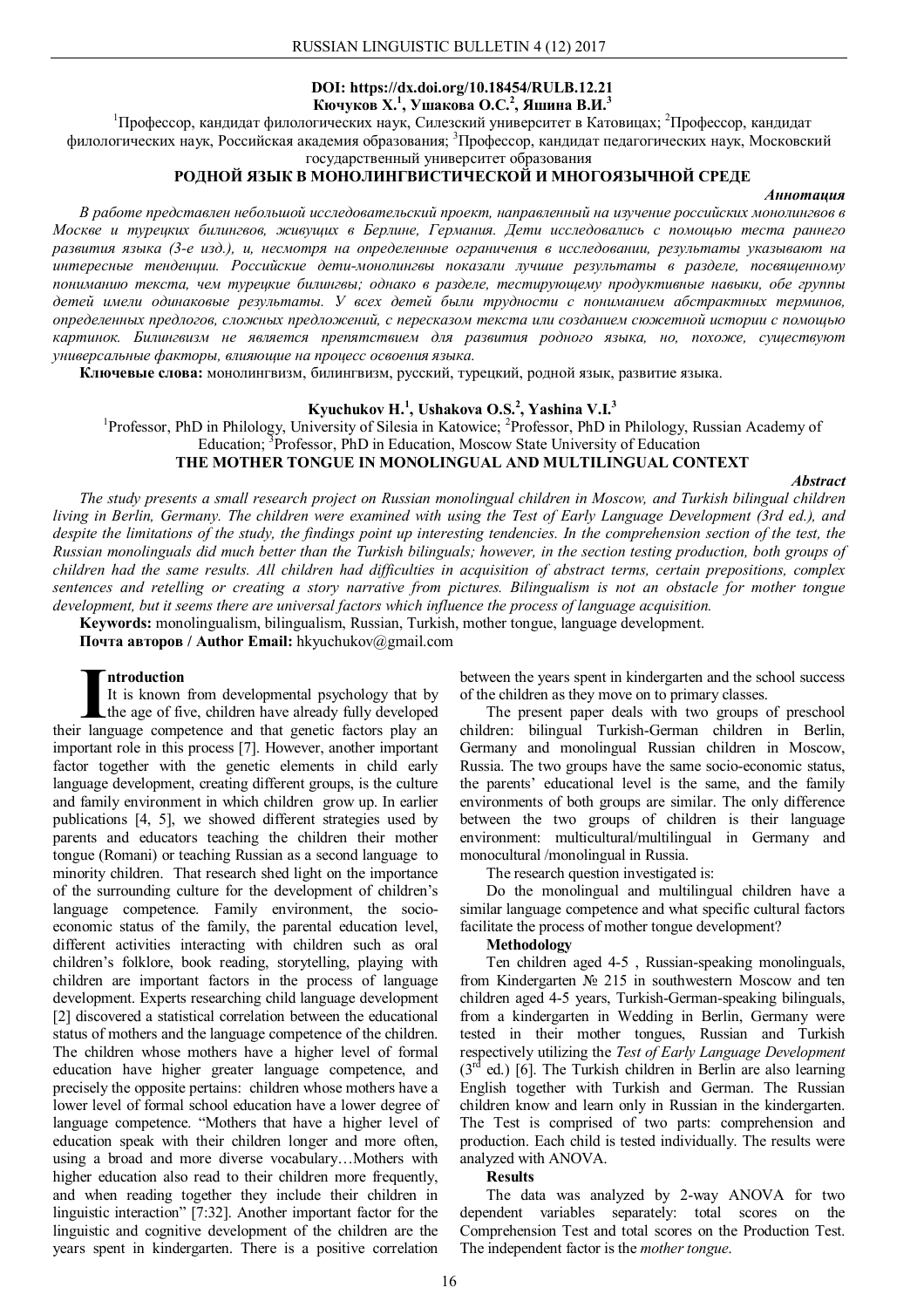## *Comprehension Test*

The independent factor *mother tongue* has a statistically significant impact on the total scores in the Comprehension Test as a dependent variable  $(F = 10,125; p<0.01)$ . Russian

children have greater mean total scores 9,9 on this test than the mean total scores 9,0 of the Turkish children (see Fig. 1). Size effect is large (Partial eta-squared=0.39).



Fig. 1 – Total scores on Comprehension Test as a function of mother tongue

The impact of the factor Gender on the dependent variable Comprehension is not statistically significant  $(F = 0.125)$ ; *p*>0,05). The interaction between the factors *mother tongue* and *gender* has no statistical significance impact on the Comprehension section of the test.  $(F = 1,125; p>0,05)$ . In other words, by the age of 4-5 the Russian monolingual children understand more grammatical categories such as: nouns, verbs, prepositions, adjectives and adverbs than the Turkish bilingual children.

#### *Production Test*

The impact of the factor *mother tongue* on the total scores in the Production Test as a dependent variable is not statistically significant ( $F = 2,28$ ;  $p > 0,05$ ). There is no statistically significant impact of the factor *Gender* on the total scores in the Production Test as a dependent variable  $(F =$ 0,143; *p*>0,05). The interaction between the factors *mother tongue* and *gender* again has no statistical significance impact on this dependent variable Production ( $F = 0.143$ ; p $> 0.05$ ). The results are illustrated in the next fig. 2.



Fig. 2 – Total scores on Production Test as a function of Mother tongue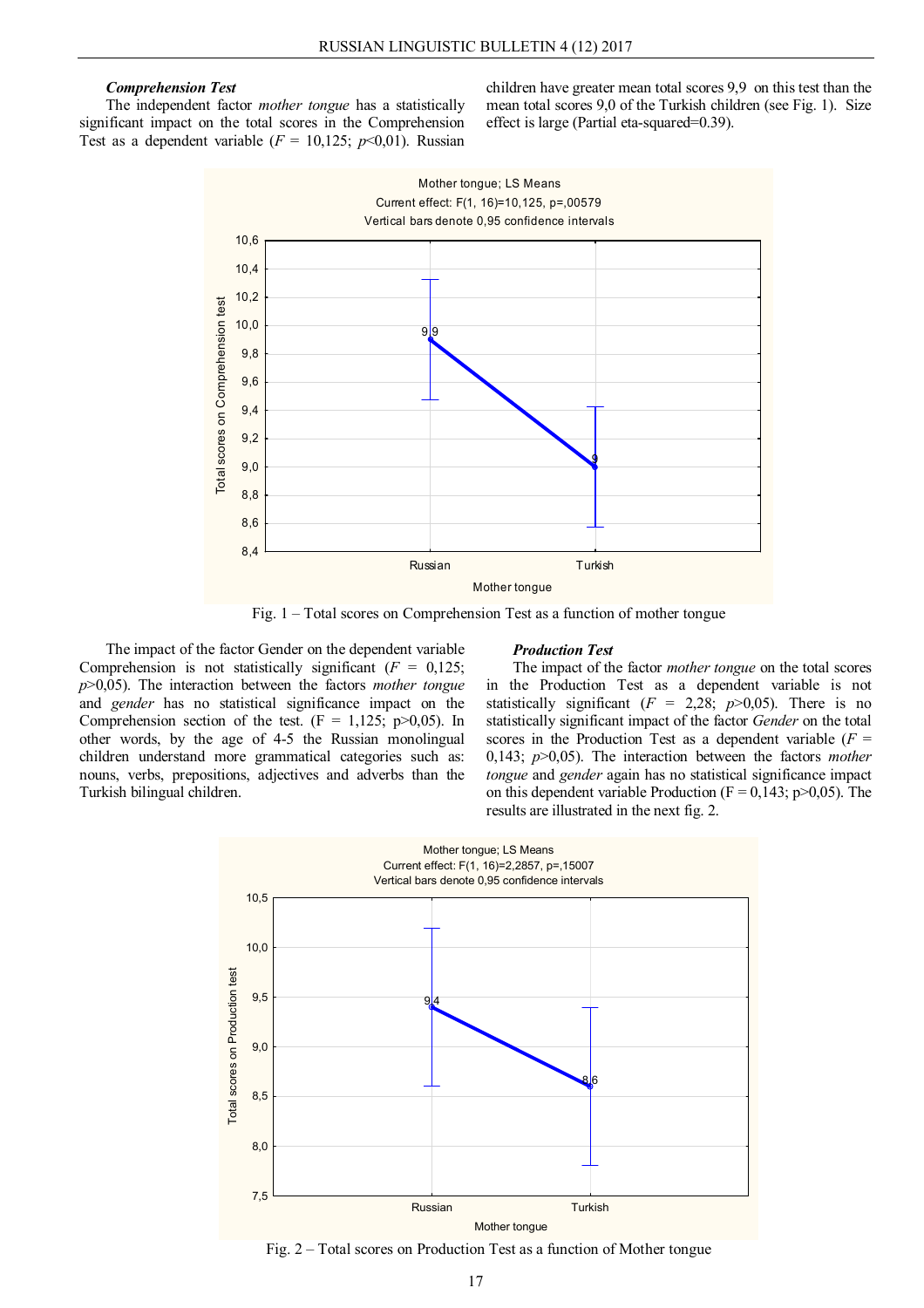The results show that both groups have difficulties producing the complex sentences, retelling a short story or creating a story based on a series of pictures.

## **Discussion**

Although the study is very limited, conducted with only 10 monolingual children from Russia and 10 bilingual children from Germany, the results show certain interesting tendencies. The monolingual Russian children from Moscow understand the test in their *mother tongue* (Russian) much better than the bilingual Turkish children living in Berlin. It seems the bilingual children do not have problems in comprehension of vocabulary in their *mother tongue* (Turkish), but have some problems in comprehension of several prepositions, verbs, and complex sentences.

The Production Test shows that there are no statistically significant differences between the two groups. Both groups have difficulties in acquiring the abstract terms. For example, one part of the children in both groups know the names of different toys (ball, puppet, car) but they do not know the general term (toys). Some of the bilingual children knew these terms in German, but not in Turkish. Another problem for both groups were the construction of complex sentences and retelling a short story which they hear from the researcher. By the age of 4-5, the children have to be able to use complex sentences and to retell a short story. However, it seems the bilingualism of the children is not a reason for poor performance in the Test. It seems this is a universal phenomenon, and the educators in kindergartens and the families have to pay more attention to this particular part of grammar of the mother tongue in order to have a welldeveloped grammar by the age of 6. The ability to construct complex sentences and to create narratives is very important for the literacy acquisition and development process in the primary grades.

The Turkish children in Berlin have lessons in their mother tongue once a week, and lesson once a week in English. In the kindergarten, the children and the staff are free to use both Turkish and German in everyday communication. The present study findings suggest that learning three languages causes some delay in the development of the mother tongue but this is a natural process in the development of bilingual children. According

to educators, the problem comes from the families, because most of the parents are young, working full-time and very often do not have time to play with the children, to read books in Turkish, to tell fairytales or to learn songs in their mother tongue in the home environment. Most families use TV programs, tablets or iPhones in order to keep their children quiet and occupied.

Yet one lesson per week in the mother tongue of the children is not enough for developing strong grammatical skills. The teachers of Turkish as a mother tongue complain that what the children learn during the lesson they have already forgotten a week later. The kindergartens do not have sufficient supportive resource materials - not enough children's books in Turkish, there are no textbooks for kindergarten level in Turkish as a mother tongue, and no animated children's films that can help them to develop the mother tongue.

## **Conclusion**

The research findings here suggest that despite the small number of children tested in the research, the bilingual and monolingual children have universal difficulties learning some grammatical categories such as syntactical structures, and narrative development abilities such as the retelling of a story. There is evidence to suggest that some of the grammatical and pragmatic competences are acquired later in life and are not yet established by the age of 4-5. Some of the Russian researchers, such as O.S. Ushakova, [8] and V. I. Yashina [10], following the ideas of L. Vygotsky, have developed methodological guidelines for training syntax acquisition and particularly the narrative competence of the children by the age of 5.

However, the research evidence suggests that language acquisition should be treated as an important barometer of success in complex integrative tasks. Johnston [3] states: "Fortunately, the research evidence also indicates that it is possible to accelerate language learning. Even though the child must be the one to create the abstract patterns from the language data, we can facilitate this learning (a) by presenting language examples that are in accord with the child's perceptual, social and cognitive resources; and (b) by choosing learning goals that are in harmony with the common course of development".

### **Список литературы / References**

1. Crain S. An introduction to linguistic theory and language acquisition / S. Crain, D. Lillo-Martin - Oxford: Blackwell,  $1999 - 440$  p.

2. Hoff E. Causes and consequences of SES-related differences in parent-to child speech / E. Hoff // M. H. Bornstein, R.H. Bradley (eds) Socioeconomic status, parenting, and child development. – Mahwah, NY: Lawrence Erlbaum Associates. –  $2003. - Pp.$  147-160.

3. Johnston J. Factors that Influence Language Development [Electronic resource] / J. Johnson // M. Boivin, R. Peters, R. Tremblay (eds.) Encyclopedia on early childhood development. 2nd ed. – Updated April 2012. – University of British Columbia. -2012. – URL: http://child-encyclopedia.com/sites/default/files/dossiers- complets/en/aggression.pdf. (Accessed 17.02.2017).

4. Kyuchukov H. Roma parents as educators of their children / H. Kyuchukov, M. Kaleja, M. Samko // Intecultural education. – 2016. – Vol. 26 (5). – P. 444-448. – DOI: 10.1080/14675986.2015.1093740.

5. Kyuchukov H. Bilingual and multicultural education in Russian kindergartens / H. Kyuchukov, O. S. Ushakova, V. I. Yashina // Intercultural education. – 2015. – Vol.26(3). – P. 248-251. – DOI: 10.1080/14675986.2015.1048960.

6. Topbaş S. Test of Early language Development –Third Edition / S. Topbaş, S. Güven - Ankara: Detay, 2011. – P.120.

7. Umek L. M. Children's intellectual ability, family environment, and preschool as predictors of language competence for 5-year –old children/ L. M. Umek, G. Socan, K. Bajc, U. F. Peklaj // Studia Psychologica. – 2008. – Vol. 50. – Pp. 31-47.

8. Ушакова О. С. Закономерности овладения родным языком: развитие языковых и коммуникативных способностей в дошкольном возрасте. / О. С. Ушакова – Москва: Сфера, 2014 – 286 c.

9. Vygotsky L. Thinking and speech: Vol. 1: Problems of general psychology. / L. Vzgotsky. – New York: Plenum Press, 1978. – 396 p.

10. Яшина В. И. Теория и методика развития речи детей дошкольного возраста. / В. И. Зашина. – Москва: Академия, 2014 – 448 с.